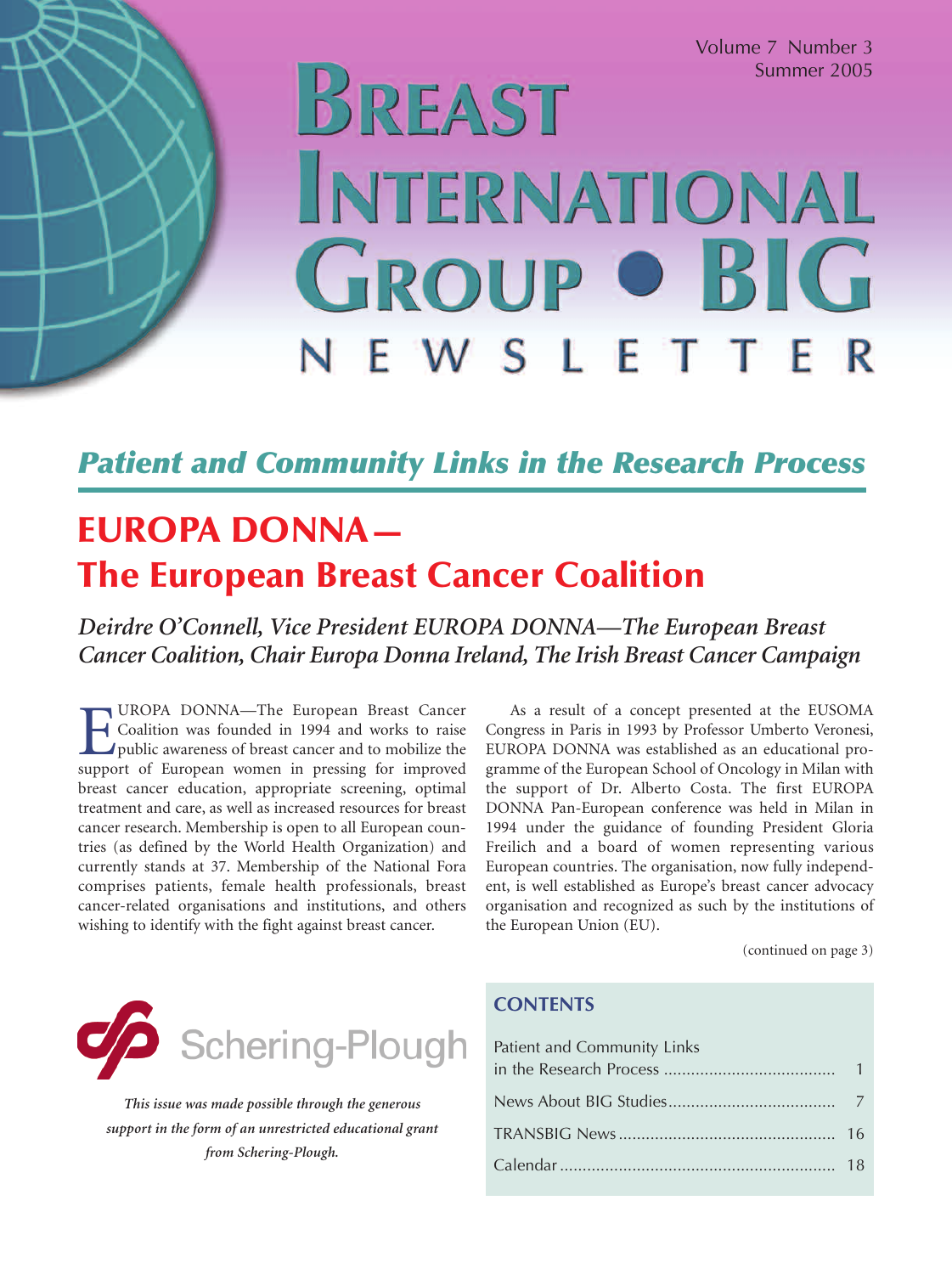**Volume 7 Number 3 Summer 2005**

**EDITOR** Martine Piccart, MD, PhD

#### **MANAGING EDITORS**

Carolyn Straehle, PhD Margaret Gardner

#### **EDITORIAL BOARD**

John F. Forbes, MD Michael Gnant, MD Aron Goldhirsch, MD Gunter von Minckwitz, MD Kathleen Pritchard, MD Patrick Therasse, MD

*The Breast International Group Newsletter (ISSN is 1712-2910) is published quarterly by BC Decker Inc, 50 King Street East, PO Box 620 LCD 1, Hamilton, Ontario, L8N 3K7.*

The opinions or conclusions stated or implied in the articles herein are those of the authors and do not necessarily reflect those of the publisher.

Inquires regarding the Newsletter should be sent to:

**2**

Breast International Group Institut Jules Bordet 121 Blvd de Waterloo, 7th Floor B-1000 Brussels, Belgium Tel: +32 2 541 3146 Fax: +32 2 541 3199 Email: big@bordet.be



© BC Decker Inc 2005 All rights reserved. No part of this publication may be reproduced in any form without written permission of the publisher.

## **Note From the Editors**

 $\prod_{\text{the } }$ n recent issues of the BIG Newsletter, we have highlighted several types of positive collaborations that have developed between academic research groups around the world and between industry and academia. What we hope to have conveyed is that a spirit of openness and collaboration is vital to all our research endeavours.

While the collaborative process is inevitably fraught with challenges, including occasional setbacks that send us back to the drawing board to reevaluate our positions and to come up with new and creative solutions, the benefits are many. This was recently highlighted by the presentations of the trastuzumab trials (to be featured in an upcoming newsletter) at ASCO 2005. As echoed by Deirdre O'Connell, Vice-President of EUROPA DONNA—The European Breast Cancer Coalition,"collaboration is not easy and poses challenges for all of us, but we all have the same aim, which is the development of ever more effective treatments for women with breast cancer."

Our lead article in this issue therefore focuses on the critical role played by patient advocates in the research process. In the European context, EUROPA DONNA provides such leadership, by acting as *the* link between patients, the scientific community, and political decision makers.

Similar broad collaborations are also in their early stages with regard to fundraising initiatives that involve BIG. The articles on the first Brussels Breast Cancer Walk Run and the Jean-Claude Heuson Fund highlight this, another new frontier in our efforts to generate awareness about breast cancer, the essential role of research, and the need to secure adequate funding to ensure that such progress continues.

We are certain that we are only at the beginning of realizing the potential of our collaborative partnerships and look forward to the many fruits these will bear.

Martine Piccart Carolyn Straehle

*Watch for upcoming issues on targeted therapy trials (trastuzumab), the EU Clinical Trials Directive, and trials for populations such as the elderly and the young.*

*Are there other topics you would like to see discussed in future BIG Newsletters? Don't hesitate to contact us (big@bordet.be) with your ideas and feedback!*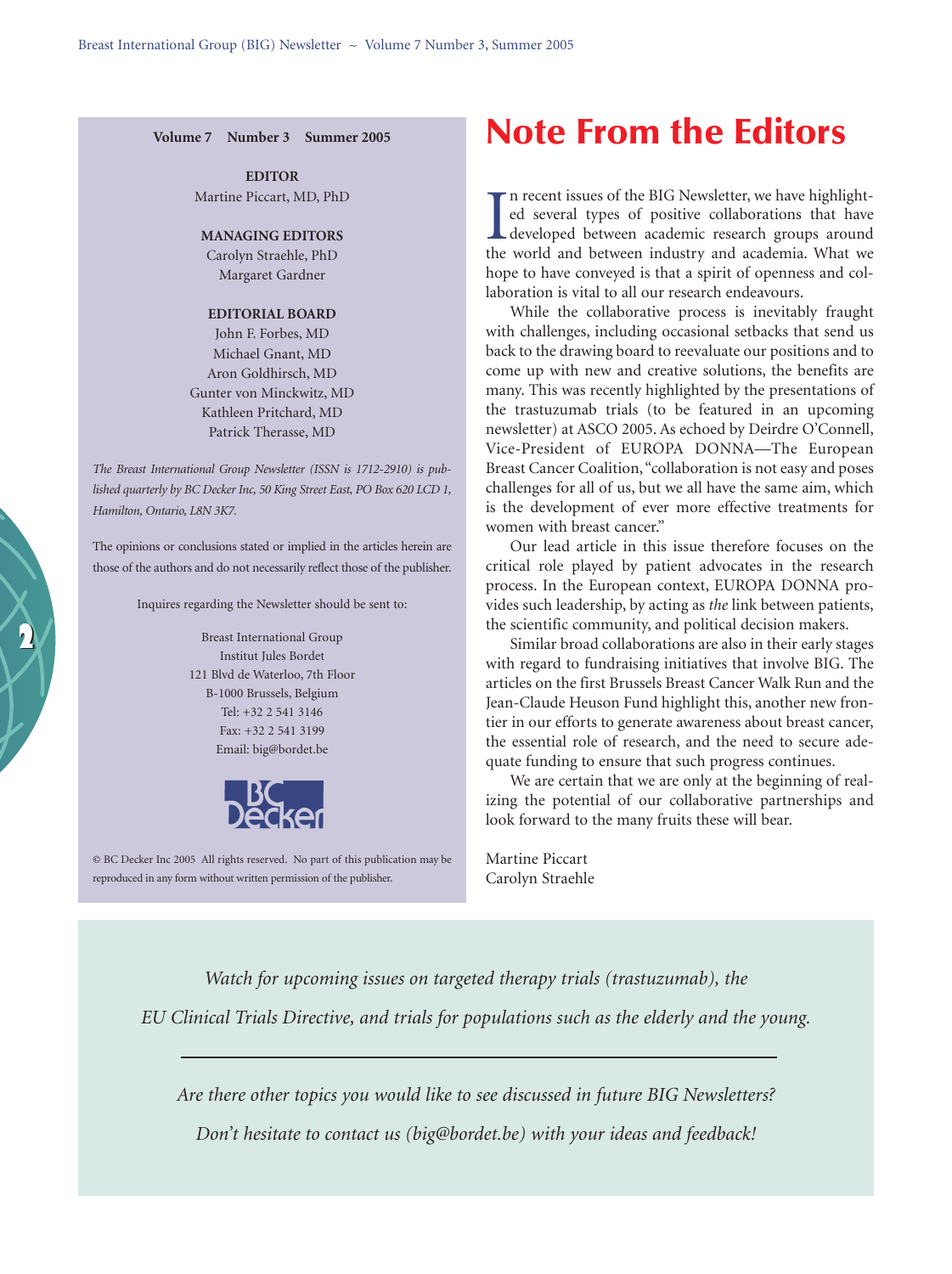(continued from page 1)

The Ten Goals of EUROPA DONNA are as follows:

- To promote the dissemination and exchange of factual, up-to-date information on breast cancer throughout Europe
- To promote breast awareness
- To emphasize the need for appropriate screening and early detection
- To campaign for the provision of optimum treatment
- To ensure provision of quality supportive care throughout and after treatment
- To advocate appropriate training for health professionals
- To acknowledge good practice and promote its development
- To demand regular quality assessment of medical equipment
- To ensure that all women understand fully any proposed treatment options, including entry into clinical trials and their right to a second opinion
- To promote the advancement of breast cancer research

From its foundation EUROPA DONNA has maintained a close connection with scientists and clinicians in the field, initially through its relationship with EUSOMA and subsequently with EORTC, when all three groups worked together to create the European Breast Cancer Conferences, the first being held in Florence in 1998. This historic initiative involved an advocacy group as an equal partner in a scientific conference for the first time and the partnership has developed and strengthened over subsequent years and subsequent conferences, with EUROPA DONNA acting as co-chair.

This connection means that EUROPA DONNA has always been very conscious of the need to inform and educate women and decision makers at national and European levels as to the optimum conditions for the diagnosis and treatment of breast cancer, which is illustrated by the Ten Goals. Breast cancer mortality rates still vary immensely, not only between countries, but also between regions within countries and even between hospitals in the same region. The essential role played by standards and guidelines is very clear to us. EUROPA DONNA is also very conscious of the essential role played by research in improving treatments for women with breast cancer and works to inform women in this area. EUROPA DONNA has established an annual Advocacy Course (now funded by the European Commission) where delegates from member countries are briefed on current directions in breast cancer research and treatment by leading European physicians and researchers, and also receive communications training. EUROPA DONNA Pan-European Conferences also provide an opportunity to inform and educate our members, as does attendance at the European Breast Cancer Conferences. The result is that we are building a corps of informed advocates, mostly breast cancer survivors, who will campaign, along with professionals, for the best possible breast cancer services for European women, including access to research.

The strong connection with the scientific community also means that EUROPA DONNA is committed to communicating the views and needs of women to scientists and clinicians, and the European Breast Cancer Conferences provide a useful forum for such communication, as does our representation on a number of scientific and medical committees. Our involvement in BIG has led us to participation in committees of trials such as BIG 1-01/HERA and BIG 3-97/HABITS, and we have been following closely the development of translational research. Aware as we are of the importance of translational research, we are very pleased to sit on the Steering Committee, the Ethical Legal Committee, and the Spreading of Excellence Committee of TRANSBIG. TRANSBIG is in its early stages, but it is to be hoped that it will provide a model for the inclusion of patient advocate groups in the research process in Europe. It is an exciting development for patient advocates to be involved in a trial such as the BIG 1-01/HERA trial and to see results such as those announced at the American Society of Clinical Oncology annual meeting this past May. Every improvement in mortality and every improvement in quality of life is of vital importance to us.

Developments in biomedical research have improved prospects for treatment tailoring in the clinic, but also raise issues of concern to us. The use of biological materials, informed consent, patient confidentiality, and the consequences for patients and their families resulting from germline genetic testing are among the ethical issues that come with the new developments. EUROPA DONNA has facilitated discussion on these issues, both among its members and by communicating its concerns to the scientific community. As always, awareness of each other's points of view is the key to mutual collaboration.

**3**

It seems to me that an advocacy group such as EUROPA DONNA can play a useful role in bringing stakeholders together. At the European level and in some of our member states we have brought the research community together with politicians to inform the politicians of best standards in breast cancer services and of the need for support for research. Since we began lobbying at the European level we have stressed the need for greatly increased funding of independent research. The Breast Cancer Resolution presented to the European Parliament in June 2003 by Karin Jöns, MEP and President of Europa Donna Forum Germany, included the following section, paragraph 6, which

"Welcomes the allocation of EUR 400 million for cancer research in the sixth framework programme of research and calls on the Commission and the Member States to:

- a. ensure more effective coordination between national and European research,
- b. ensure that evidence-based medicine also constitutes the basis for breast cancer treatment in Europe,